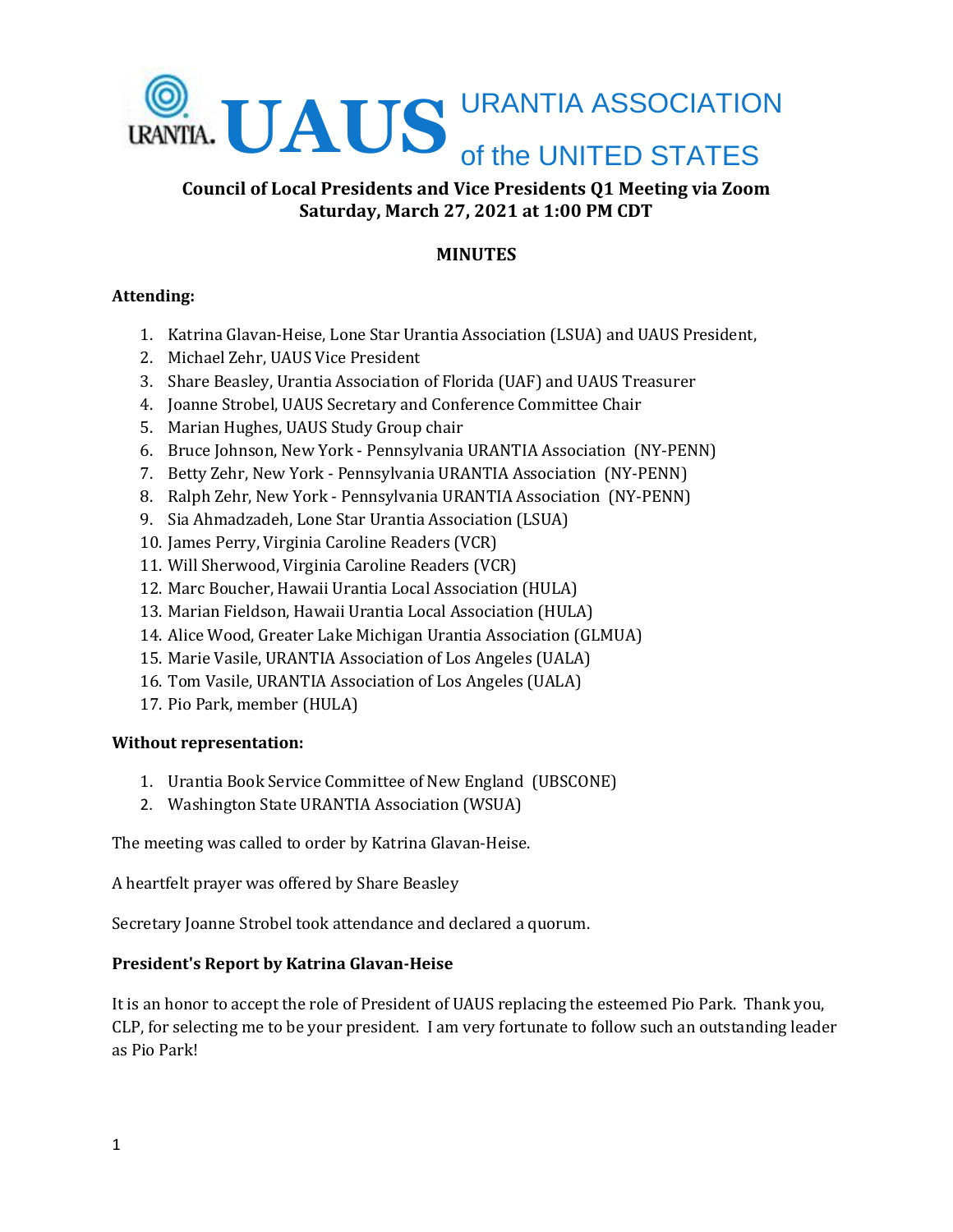Pio, you have done a wonderful job leading this organization. During the last 4 years we have seen a variety of challenges and each time you guided us through them. There have been cancellations, travel restrictions, quarantines, masks, website changes, association changes, the passing of friends, and the introductions to new friends. Your sincerity and graciousness promoted the success of the Association through these changes. We all want to say "Thank You!" as you step away from this role. Thank you, Pio! Even so, we expect you to continue to participate with us as we move forward into the next phase.

As I thought about "my vision" for my term as UAUS president, a couple of themes came to mind. 1. Stay focused on our spiritual mission. 2. Advocate and support our parent association—Urantia Association International and its purposes. And 3, Promote, unite, expand Urantia Book readership. First let's stay focused on our spiritual mission. We have faced many challenges up to now and we will continue to face new challenges in the future. Let's join together in spiritual unity as we address future challenges together. To understand spiritual unity, let's look to the Urantia Book for inspiration.

One of the most eventful of all the evening conferences at Amathus was the session having to do with the discussion of spiritual unity. James Zebedee had asked, "Master, how shall we learn to see alike and thereby enjoy more harmony among ourselves?" When Jesus heard this question, he was stirred within his spirit, so much so that he replied: "James, James, when did I teach you that you should all see alike? I have come into the world to proclaim spiritual liberty to the end that mortals may be empowered to live individual lives of originality and freedom before God. I do not desire that social harmony and fraternal peace shall be purchased by the sacrifice of free personality and spiritual originality. What I require of you, my apostles, is spirit unity — and that you can experience in the joy of your united dedication to the wholehearted doing of the will of my Father in heaven. You do not have to see alike or feel alike or even think alike in order spiritually to be alike. Spiritual unity is derived from the consciousness that each of you is indwelt, and increasingly dominated, by the spirit gift of the heavenly Father. Your apostolic harmony must grow out of the fact that the spirit hope of each of you is identical in origin, nature, and destiny. (1591.6) 141:5.1

There are many different interests, points of view and ways of thinking among the Urantia Community, however, we all have identical Thought Adjusters and they have a common mission. Let's keep trying to help these magnificent Thought Adjusters. And remember, if anyone has a question about what should be our spiritual philosophy or goal, we should look to the source--*The Urantia Book.*

Second, what is UAUS' purpose? Looking to the Bylaws Article 2, UAUS Purpose, it says:

Article 2: Purpose. The purpose of UAUS shall be 1) to represent the Local Associations within the states and territories of the United States on an international level; and 2) to serve the integration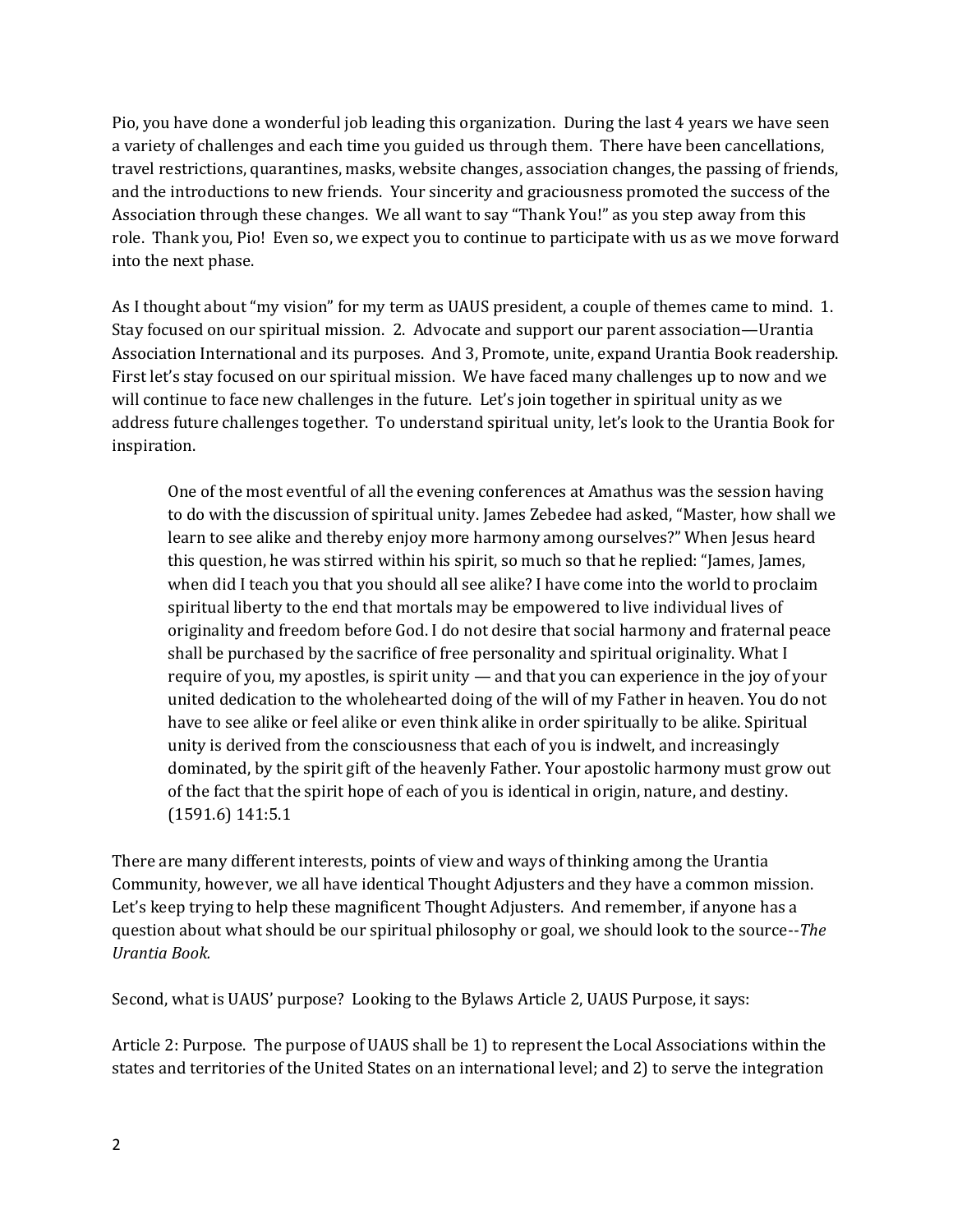and coordination needs of the Local Associations within those states and territories in accordance with the Charter and Bylaws of the Urantia Association International.

Sponsoring the UAI 2024 International conference fulfills this purpose. We will have plenty of discussion on this topic over the next couple of years. We will likely create additional goals as we go.

Looking to UAI's Charter, it identifies a very clear goal:

Article 1 Statement of Purpose – Mission: To foster study of *The Urantia Book* and to disseminate its teachings.

My last theme is clearly in alignment with UAI's mission to promote, unite, and expand Urantia Book readership. To that end, I would like to see the CLPs report on their efforts to promote, unite, and expand Urantia Book readership at each CLP meeting. I would like to see these reports expand beyond "here is what my study group is doing" to "this is what my association is doing to expand and promote Urantia Book readership." We want to know what you are doing to nurture your readership. I look forward to hearing about your activities.

One last thing, I want to remind you of what you have heard before. Our Association is not a forum for partisan politics so no political talk, comments, or innuendos. We need to ensure our conversations and comments are around our goals, purposes and missions. I expect that we will work within all political frameworks and in our discussions we will not promote or badmouth any political group or person. In closing, let's remember.

"Your spirit unity implies two things, which always will be found to harmonize in the lives of individual believers: First, you are possessed with a common motive for life service; you all desire above everything to do the will of the Father in heaven. Second, you all have a common goal of existence; you all purpose to find the Father in heaven, thereby proving to the universe that you have become like him." (1592.1) 141:5.3

I am honored to serve as your President. May we do the Father's will in all our doings.

#### **Treasurer's Report**

A summary of UAUS Q1 2021 Expenses, Donations and Dues was presented by Share Beasley.

Income

Local Association UAUS Membership Dues: **\$740.00**

- 1. GLMUA: \$120. HULA: \$60.00
- 2. LSUA \$\$50.00
- 3. NY-PENN: \$50.00
- 4. UAF: \$50.00
- 5. UALA: \$50.00
- 6. UBSCONE: \$105.00
- 7. VCR: \$55.00 (Paid in Dec 2020)
- 8. WSUA: \$200.00